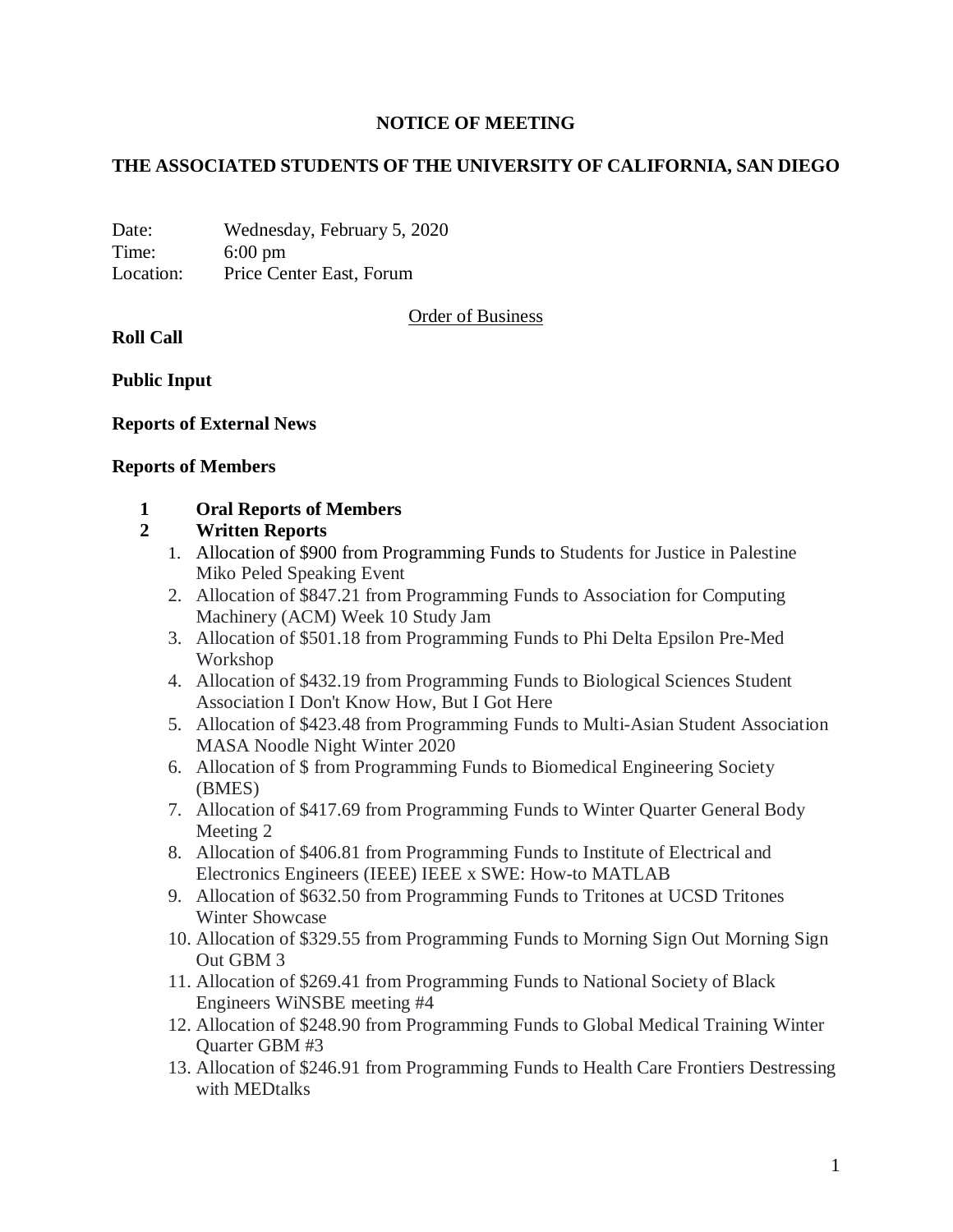- 14. Allocation of \$220.63 from Programming Funds to Redeemers Grace Church RGC Doubt Night
- 15. Allocation of \$207.56 from Programming Funds to PERIOD. at UCSD Winter '20 Packing Party
- 16. Allocation of \$197.99 from Programming Funds to Pre-Pharmacy Society (PPS) Pharmacy Student Mixer
- 17. Allocation of \$184.98 from Programming Funds to Society of Women Engineers (SWE) Finals Destress Social
- 18. Allocation of \$149 from Programming Funds to Data Science Student Society at UCSD DS3 GBM 2 WI2020
- 19. Allocation of \$149 from Programming Funds to Chancellor's Scholars Alliance CSA Study Jam #2
- 20. Allocation of \$143.21 from Programming Funds to Society of Undergraduate Mathematics Students (SUMS) Interview with a Math Professor
- 21. Allocation of \$137.50 from Programming Funds to Association for Computing Machinery (ACM) Hack School 6 - Deployment
- 22. Allocation of \$124.99 from Programming Funds to Themed Entertainment Association @ UCSD Themed Entertainment Association GBM
- 23. Allocation of \$122.97 from Programming Funds to Exercise is Medicine GBM #1
- 24. Allocation of \$113.05 from Programming Funds to Chem-E-Car Project Winter GBM #8
- 25. Allocation of \$101.29 from Programming Funds to Chem-E-Car Project Winter GBM 9
- 26. Allocation of \$97.40 from Programming Funds to Asian and Pacific Islander Student Alliance (APSA) APSA: Winter GBM 9
- 27. Allocation of \$86.40 from Programming Funds to Triton Actuarial Society Study Jam
- 28. Allocation of \$69.24 from Programming Funds to American Institute of Chemical Engineers (AIChE) AIChE Crepe Night Social
- 29. Allocation of \$57.95 from Programming Funds to Comicbook Club at UCSD Final Meeting
- 30. Allocation of \$45 from Programming Funds to House of Prayer at UCSD Contend Prayer Night
- 31. Allocation of \$33.47 from Programming Funds to Morning Sign Out Study Social - Ethan Christensen

### **Reports of Senator Projects**

### **Question Time**

# **Reports of Committees**

- **1** Finance Committee
- **2** Legislative Committee

### **Special Orders**

**1** Special Presentation on Sustainable Containers Initiative by HDH. Sponsored by Eleanor